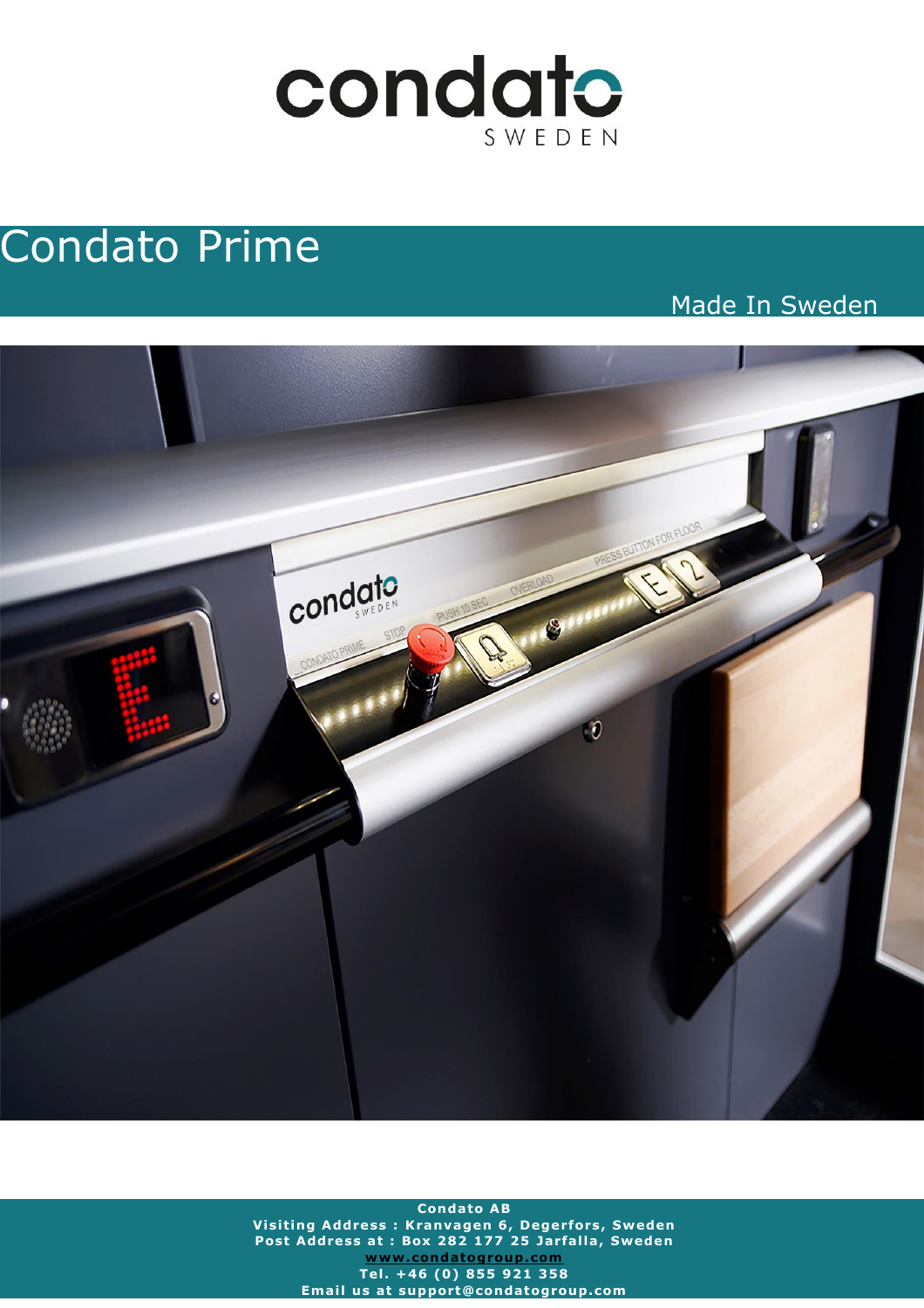

### The Perfect Balance Between Quality and Economy The Perfect Balance Between Quality and Economy

Our Condato Prime is the accomplished merge between economy and the best possible quality, with a load capacity of 500kg packed in a clean Scandinavian design. What really separates our product from the competitors is our innovative, unique construction, which allows for low installation costs, a high degree of flexibility and much more.

- 30 different platform sizes to choose from and a shaft pit of only 50mm means that we always can offer you a lift that fits exactly to your building.
- Compact lift dimensions allow condato prime to fit even under very narrow circumstances.
- $\bullet$  Soft start/stop as standard for the best possible comfort.
- A fantastic design and construction for an easy and quick installation of only 2-4 days! Plug n´ play all the way through.
- **C** Competitive material prices and the low installation costs contribute in making Condato Prime the probably *best priced lift* on the market in its class.

Thanks to our great design, construction and flexibility, condato prime fits into all environments, both public and private. Shops, care homes, arenas, schools, offices or why not at home in you private house? Everywhere where there are high demands on quality, design, space and economy.

The doors provide fantastic loading possibilities in all situations and come either as the standard fully glazed or the fire rated EI60 doors. All our push buttons have both tactile and braille text.

Other possible options include: phones, different choices of flooring, locking, voice announcement, automatic door openers, level indicators, arrival bell, glazed shaft panels, lift painted in other RAL colors, elbow buttons, or perhaps some parts in brushed stainless steel? See next page for examples.

A lift from Condato Group is an investment for an easier and more comfortable everyday life, for a new standard of Mobility and quality.



#### **Mobility with Quality**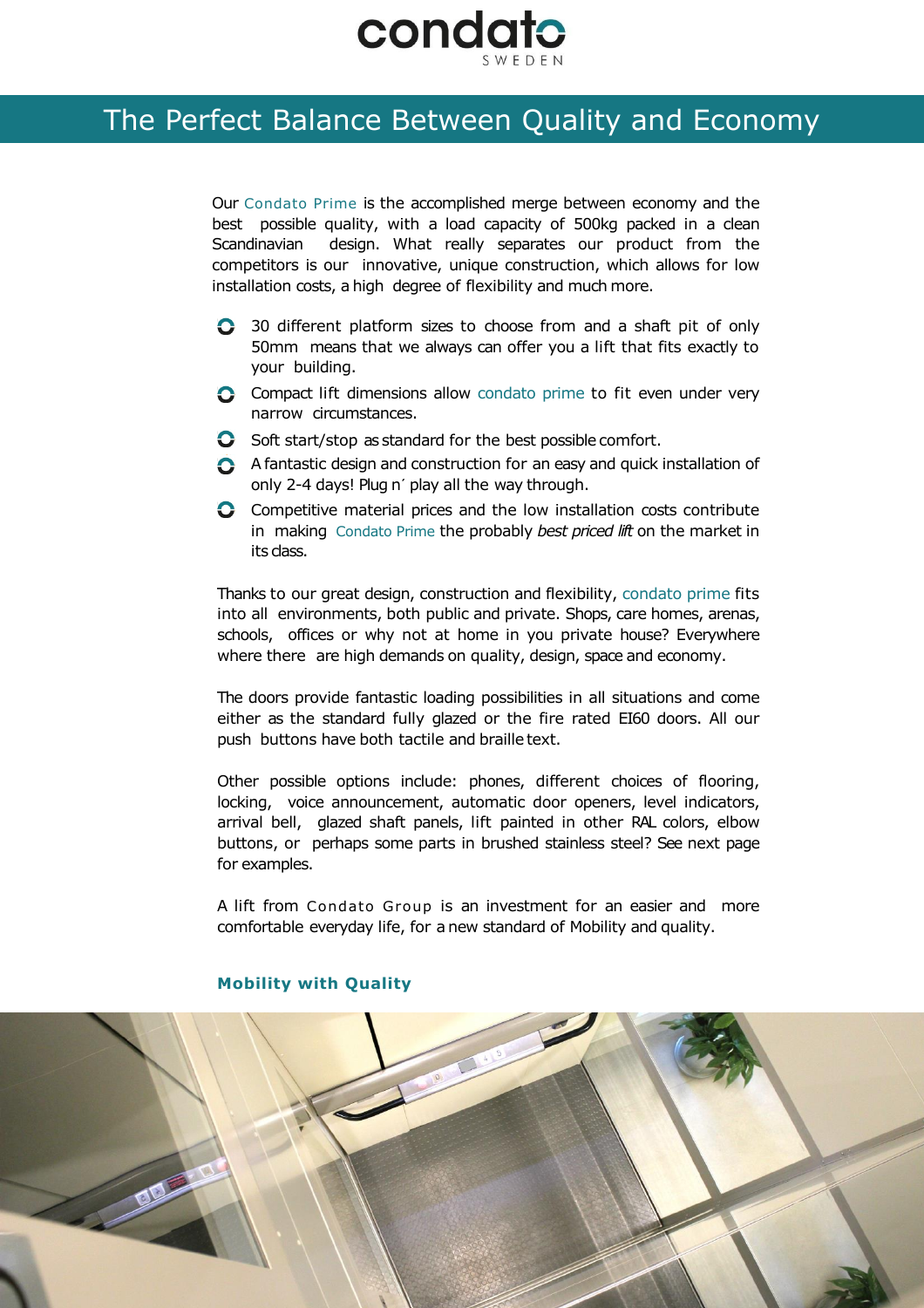

## Customization of Every Detail Customization of Every Detail

At Condato we are proud of our ability to adapt our products to the preferences and wishes of our customers. Every lift that we make can be customized with large range of options for your to choose from. Here is a small selection of the possibilities that we offer:



Folding seat